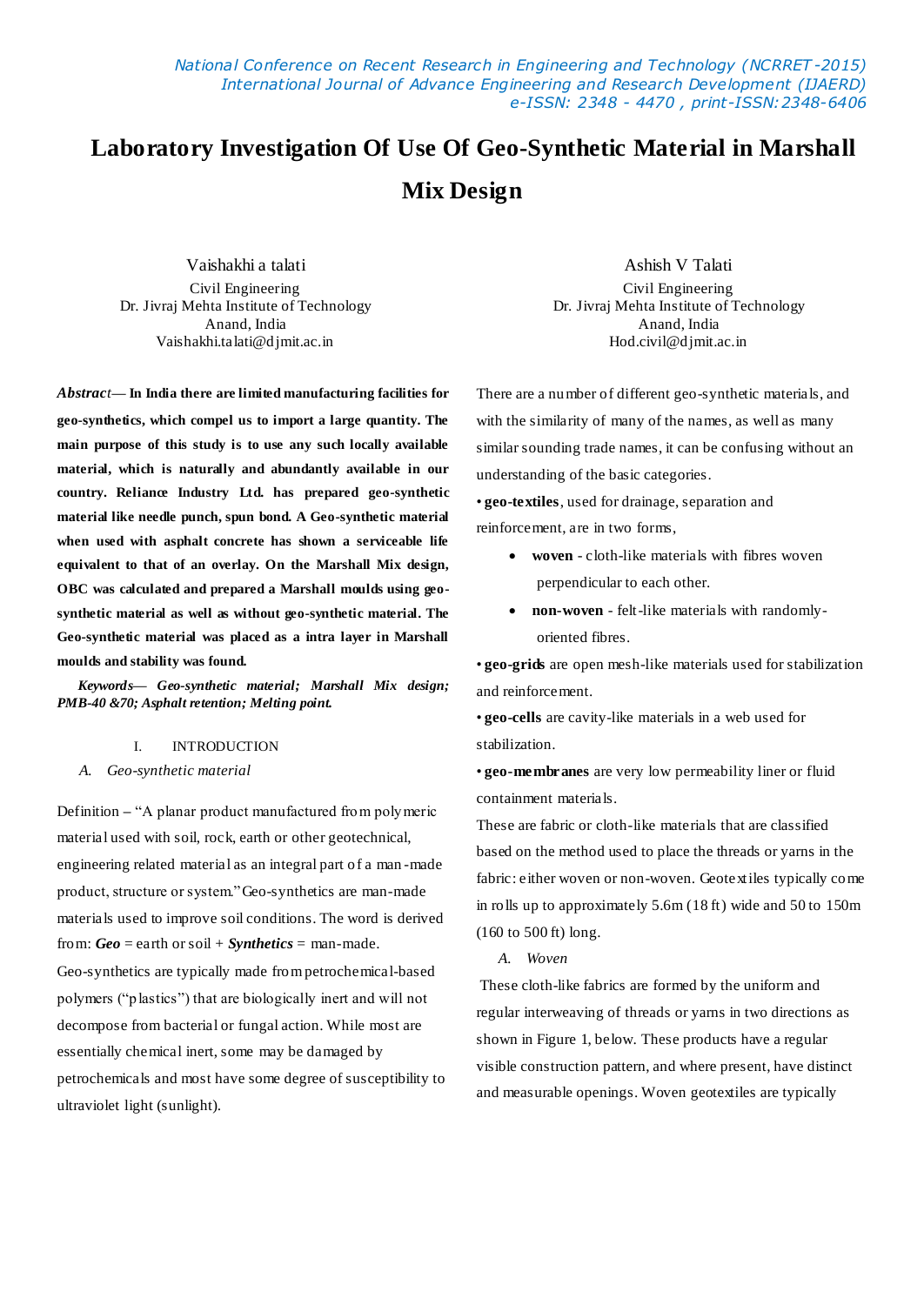used for soil separation, reinforcement, load distribution, filtration, and drainage. They can have high tensile strength and relative low strain or limited elongation under load (typically up to 15%).

#### *A. Non-Woven*

These felt-like fabrics are formed by a random placement of threads in a mat and bonded by heat-bonding, resin-bonding or needle punching, as shown in Figure 2, below. These products do not have any visible thread pattern. Non-woven geotextiles are typically used for soil separation, stabilization, load distribution, and drainage but not for soil reinforcement such as in retaining walls. They have a relatively high strain and stretch considerably under load (about 50%).



**A Typical Woven Geotextile**



**A Typical Non-Woven Geotextile**

Pavement structures that are subjected to distress by reflection cracking are: - rigid pavement with flexible overlay, semirigid pavement and flexible pavements with or without overlay. Reflection cracking may also occur due to the presence of discontinuities that exist in the underlying layers

for a variety of reasons such as road widening, local repairs and local weakness of the sub grade etc.

Once reflection cracks propagate to the surface of the overlay the pavement becomes more susceptible to adverse environmental factors. These factors are predominantly water infiltration and oxidation, which can ultimately lead to the failure of the pavement. In the current economic environment the need to ensure that pavements remain in a serviceable state is of paramount importance.

- Figure 1 illustrates the stress pattern generated by a wheel load moving on an overlay placed over a cracked pavement. The development of crack in the overlay can be considered in the following three phases – Initiation of the crack , propagation of the crack and failure of overlay when the cracks reaches the surface . The main factors that can cause reflection cracking are traffic, temperature variations, and moisture variations in the sub grade. *Brooker,* said that external parameters involved in thermal reflective cracking are,
- Road base transverse crack spacing
- Road base thermal coefficient of expansion
- Monthly daily temperature range (top of road base)
- Monthly mean temperature in surfacing The first three of these parameters combine to determine daily cyclic crack opening movements in the road base that may cause thermal reflection cracking of the top surface.

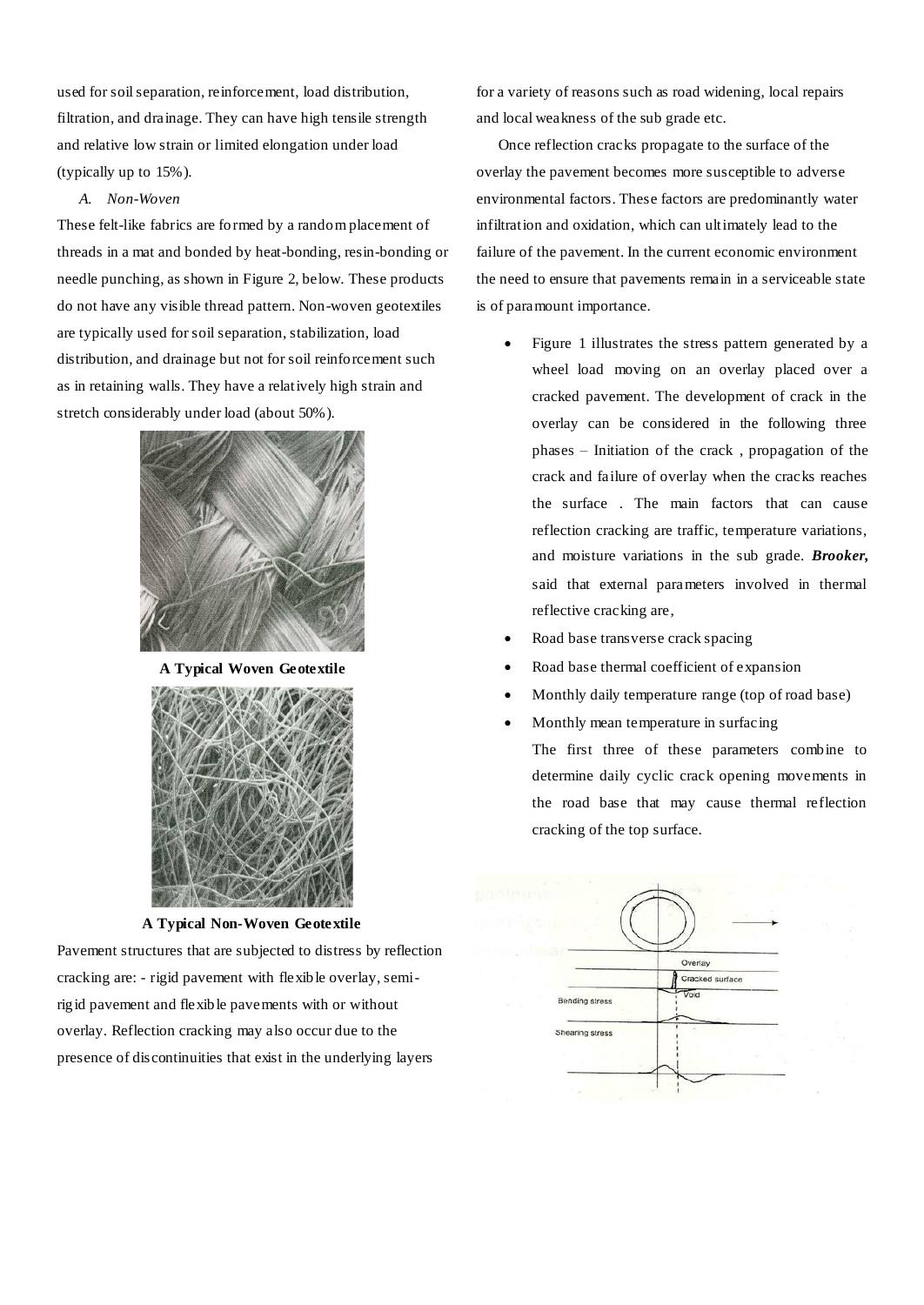Fig.1 Stress development in pavement under wheel load

Traffic loads traveling over a crack existing in the lower base layer produce three successive stress pulses, two in the shearing mode and one in the opening mode when the load is over the crack. Temperature and moisture changes in the underlying layers make the layers expand or contract generating mode 1 opening of the crack.

## II. DESIGN OF AGGREGATE MIX

A. *Physical properties of Aggregates & Bitumen* The various properties of course aggregates and Bitumen are as shown in table I & table II respectively.

*TABLE I. PHYSICAL PROPERTIES OF AGGREGATE (AS PER MORTH)*

| <b>SR. No.</b> | Name of the property              | Value in %              |
|----------------|-----------------------------------|-------------------------|
|                | Aggregate Impact Value            | 14                      |
| $\mathfrak{D}$ | <b>Flakiness Elongation Index</b> | 20                      |
| 3              | Water absorption                  | 1.1                     |
| 4              | Soundness test                    | 4 %<br>(Loss of weight) |
| 5              | Loss Angeles abrasion test        | 19 %                    |

The specific gravity of coarse aggregate 20mm, 13.2mm, stone dust and lime are 2.67, 2.67, 2.69 and 2.80 respectively.

|                         | TABLE II.  PROPERTIES OF THE BINDER USED FOR THE MIX (AS PER |  |
|-------------------------|--------------------------------------------------------------|--|
| MORTH AND SP: 53: 2002) |                                                              |  |

| S.<br>N <sub>0</sub> | <b>Sample</b><br>of<br>bi tumen | <b>Specific</b><br>Gravity | <b>Softening</b><br>point °C | <b>Ductility</b><br>(at<br>$27^{\circ}$ C)<br>cm | <b>Penetration</b><br>25°C/100gm/5<br>sec. |
|----------------------|---------------------------------|----------------------------|------------------------------|--------------------------------------------------|--------------------------------------------|
|                      | 60/70                           | 1.02                       | 47.7                         | 74                                               | 63                                         |
| $\overline{c}$       | <b>PMB 40</b>                   | 1.03                       | 67                           | >100                                             | 42                                         |
| 3                    | <b>PMB 70</b>                   | 1.03                       | 82                           | >100                                             | 25                                         |

Specific gravity of bitumen has been taken as 1.02

*B. Gradation of aggregate*

 For the different sizes of aggregates, individual aggregates gradation has been done. To get the specified gradation of BC mix, aggregates of different sizes were blended with different proportion and many trials were made. The final gradation is shown through the graph.



*C. Preparation of Marshall Sample* 

Marshall samples of 4 inch. Diameter were prepared using gradation of aggregates as per table 4.7 and 60/70 Grade bitumen as per MS-2 specifications. The samples were prepared at different Binder contents. These samples were tested in the lab for stability and flow values. The test results have been shown in table III and graphically in fig.2. The binder content at maximum stability, at maximum bulk density, 4.5 % air voids, at 70 % VFB & at flow value of 3 is determined. The optimum binder content is the average of all the 5 binder content values.

*TABLE III. RESULTS OF MIX DESIGN BY MARSHALL METHOD WITH NEAT BITUMEN*

| <b>%ASPHALT</b> | <b>STABILITY</b><br>(Kg) | <b>FLOW</b><br>(mm) | <b>CDM</b><br>(9/0) | <b>VIM</b><br>(9/0) | <b>VMA</b><br>(%) | VFB $(%)$ |
|-----------------|--------------------------|---------------------|---------------------|---------------------|-------------------|-----------|
| 3.5             | 912                      | 2.96                | 2.41                | 5.858               | 13.84             | 57.67     |
| 4               | 1065                     | 3.06                | 2.43                | 4.428               | 13.58             | 67.39     |
| 4.5             | 1043                     | 3.25                | 2.43                | 3.576               | 13.84             | 74.16     |
| 5               | 972                      | 3.62                | 2.42                | 3.145               | 14.47             | 78.26     |
| 5.5             | 907                      | 4.1                 | 2.40                | 3.614               | 15.86             | 77.22     |

Average value of OBC is 4.45 % by weight of Aggregate.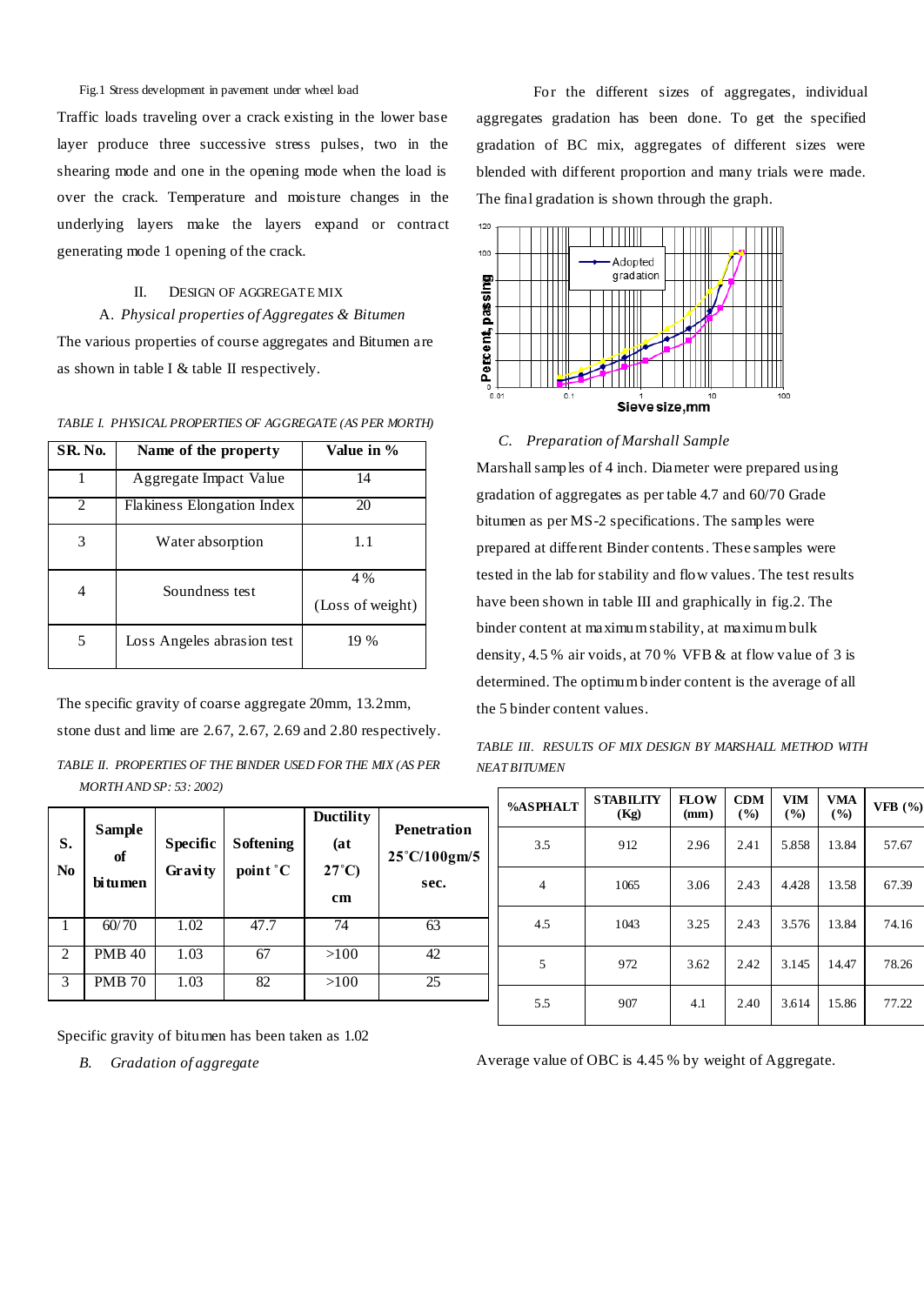

|  | Fig.2. Marshall stability Parameter curves |  |
|--|--------------------------------------------|--|
|  |                                            |  |

## **III.** IDENTIFICATIONS OF GEO-SYNTHETIC MATERIAL

Four different types geo-synthetic samples were purchased from the market for use. These were commonly available gunny bags which were used to pack sugar, rice, wheat, needle punch ,span bund, etc. various tests were carried out on these geo-synthetics as per ASTM specifications. Asphalt retention has been done as per ASTM D 6140-97; for Thickness ASTM D 5199-91 has been referred. The results are shown in table IV.

| Fabric<br><b>Type</b>                | Thickn<br>ess<br>(mm) | Asphalt<br><b>Retentio</b><br>n<br>(kg/Sq.m) | <b>Meltin</b><br>g Point<br>$\rm ^{o}C$ | <b>Status</b> | Mass per<br>Area<br>gm/m <sup>2</sup> |
|--------------------------------------|-----------------------|----------------------------------------------|-----------------------------------------|---------------|---------------------------------------|
| Sample<br>No <sub>1</sub><br>N.W.S.B | 0.7                   | ۰                                            | 135                                     | Rejected      |                                       |
| Sample                               | 1.0                   |                                              | 135                                     | Rejected      |                                       |

*TABLE IV. GEO-SYNTHETICS STUDIED FOR RESEARCH WORK*

| $\overline{No 2}$ |     |     |      |          |     |
|-------------------|-----|-----|------|----------|-----|
| W.N.P.            |     |     |      |          |     |
| Sample            |     |     |      |          |     |
| No <sub>3</sub>   | 0.6 |     | 130  | Rejected |     |
| N.W.S.B           |     |     |      |          |     |
| Sample            |     |     |      |          |     |
| No <sub>4</sub>   | 0.6 |     | 140  | Rejected |     |
| N.W.S.B           |     |     |      |          |     |
| Sample            |     |     |      |          |     |
| No <sub>5</sub>   | 0.7 | 0.7 | >150 | Adopted  | 138 |
| N.W.S.B           |     |     |      |          |     |
| Sample            |     |     |      |          |     |
| No <sub>6</sub>   | 1.0 | 1.6 | >150 | Adopted  | 145 |
| W.N.P.            |     |     |      |          |     |
| Sample            |     |     |      |          |     |
| No 7              | 1.3 | 2.3 | >150 | Adopted  | 146 |
| W.N.P.            |     |     |      |          |     |
| Sample            |     |     |      |          |     |
| No 8              | 1.8 | 3.0 | >150 | Adopted  | 152 |
| W.N.P.            |     |     |      |          |     |

N.W.S.B. – Non Woven Span Bund.

W.N.P. – Woven Needal Punch.

Sample No. 1 to 4 is rejected due to their low melting point.

Many other tests were performed to check the durability of the geo-synthetics, such as the tensile strength, asphalt retention. The results are shown in subsequent tables. The standard value of asphalt retention test should 0.6 kg/sq.m, tensile strength 36 kg & melting point 165°C. The standard value of Mass per area is 140 gm/Sq.m.

#### *A. Asphalt retention*

Asphalt retention is a amount of bitumen required to coat the geo-synthetics . This test is carried out on a 20cm by 10 cm sample of geo-synthetics. Four samples were taken in machine direction and four were taken in cross machine direction. The bitumen is first heated up to a temperature of 135 deg and then maintained at the same temperature for half an hour, now immerse the already weighed geo-synthetics samples in the bitumen for half an hour and keep it in oven. After half an hour remove the jute samples from the bitumen and hang them on a hanger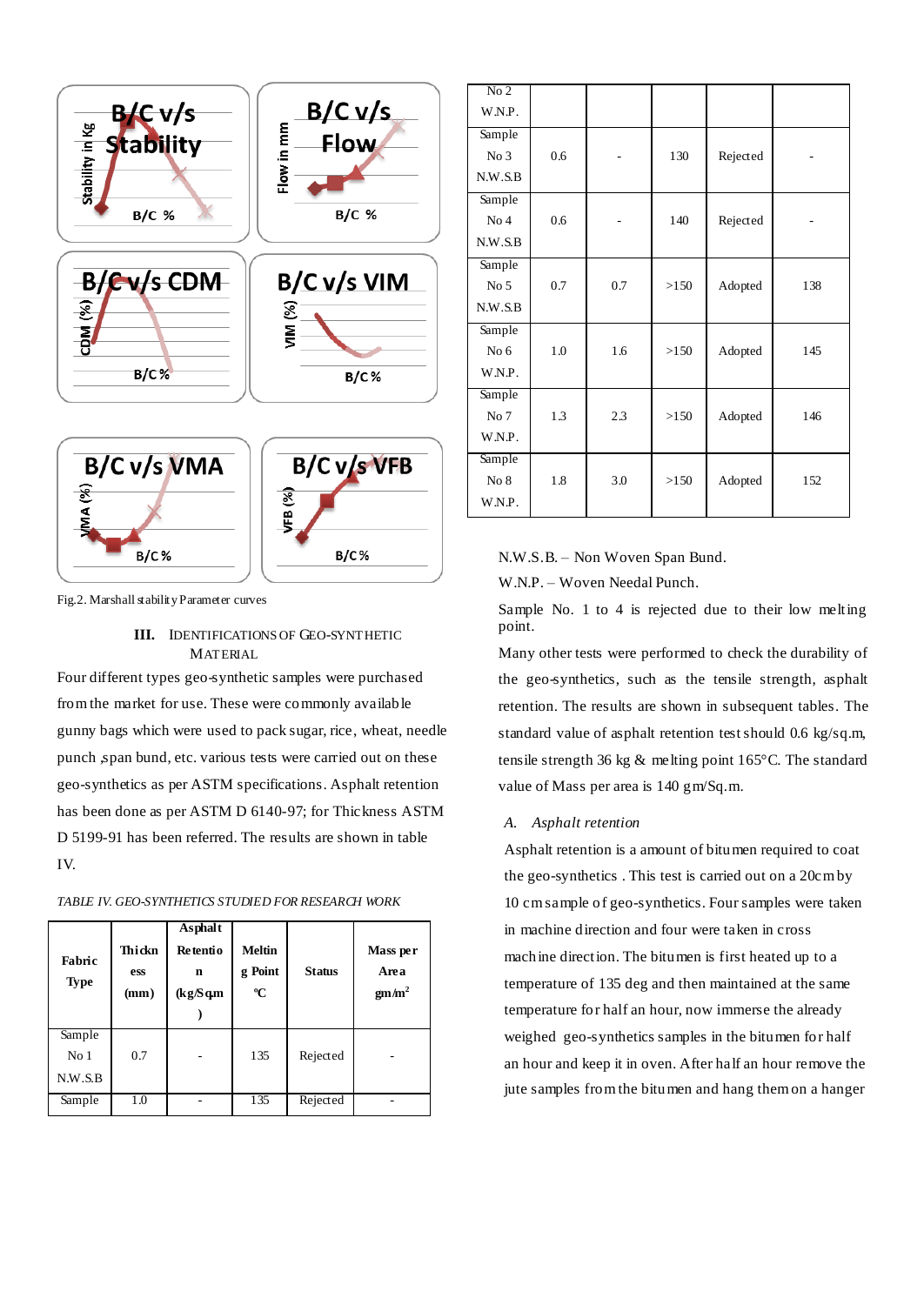arrangement for half an hour at 135 deg after half an hour change the sides of jute so as the uniform removal of excess bitumen can take place. Weigh the coated samples and find the average wt. of bitumen retained. If bitumen retained is around 0.6kg/m2 then it can be considered as fine. If excess bitumen is retained it can lead to bleeding.

### *B. Marshall test*

Test results of Marshall Sample with geo-synthetic material in-between for stability. Marshall Samples were made with geo-synthetic material as an intra-layer; the geo-synthetic material is first coated with asphalt. The Marshall mould is first filled with half the mix and then compacted with 3 to 5 blows then the coated fabric is placed on the half compacted mix. Above this rest of the mix is placed and then on other side 75 blows were given. The table no. V, VI, VII, VIII shows the stability  $\&$ flow parameter of Marshall Mix Design test.

*TABLE V. STABILITY VALUE OF MARSHALL SAMPLES WITH GEO-SYNTHETIC SAMPLE NO.5 AS INTRA-LAYER*

| Sr. No        | Density $(g/cc)$ | Stability (kg) | Flow (mm) |
|---------------|------------------|----------------|-----------|
|               | 2.31             | 1255           | 43        |
| 52            | 2.29             | 1292           |           |
| 51 a (PMB 40) | 2.30             | 1086           | 1 (       |
| 51 b (PMB 70) | 2.30             | 1329           |           |

*TABLE VI. STABILITY VALUE OF MARSHALL SAMPLES WITH GEO-SYNTHETIC SAMPLE NO.6 AS INTRA-LAYER*

| SR. No.       | Density $(g/cc)$ | Stability (kg) | Flow (mm) |
|---------------|------------------|----------------|-----------|
| 61            | 2.30             | 1139           | 4.1       |
| 62            | 2.31             | 1397           |           |
| 61 a (PMB 40) | 2.31             |                |           |
| 61 b (PMB 70) | 2.33             | 1276           |           |

*TABLE VII. STABILITY VALUE OF MARSHALL SAMPLES WITH GEO-SYNTHETIC SAMPLE NO.AS INTRA-LAYER*

| SR. No       | <b>Density</b> | <b>Stability</b> | <b>Flow</b> |
|--------------|----------------|------------------|-------------|
|              | (g/cc)         | (kg)             | (mm)        |
| 71           | 2.29           | 1207             | 4.2         |
| 72.          | 2.30           | 1167             | 4.0         |
| 71 a (PMB40) | 2.29           | 1273             | 4.0         |

| 71 b (PMB70) | 2.30 | ے 00ء |  |
|--------------|------|-------|--|
|--------------|------|-------|--|

TABLE VIII. STABILITY VALUE OF MARSHALL SAMPLES WITH GEO-SYNTHETIC SAMPLE NO.8 AS INTRA-LAYER

| S. No         | <b>Density</b> | <b>Stability</b> | Flow |
|---------------|----------------|------------------|------|
|               | (g/cc)         | (kg)             | (mm) |
| 81            | 2.31           | 1307             | 4.5  |
| 82.           | 2.31           | 1298             | 4.1  |
| 81 a (PMB 40) | 2.30           | 1188             | 4.3  |
| 81 b (PMB 70) | 2.29           | 1397             |      |

#### IV. CONCLUSION

From the result it can be seen that among the all 8 samples only 4 samples (i.e. sample no. 5, 6, 7, 8) were satisfying the temperature requirement of mix.

Result shows that conventional mix has stability value 1046 kg while after addition of Geo -synthetic material sample 5,6,7,8 shows stability values higher than conventional mix stability value. But flow value for conventional mix with addition of Geo-synthetic is little more than the prescribe limit as per Marshall Design. Fo r all sample addition of Geo synthetic with PMB (40) shows high stability value than conventional mix but lower than convention mix with Geosynthetic. Use of Geo synthetic with PMB 70 shows high stability value for all sample compare to PMB 40 with Geo – synthetic.

# *References*

- [1] S.K.Palit, Y. CH. Srinivasa, Reddy, K.S Reddy & PROF. B.B. Pandey, (2003), Reflective Cracking of Bituminous Overlays- A Laboratory Investigation, INDIAN HIGHWAYS. Vol. 31 No 5 P 5- 14.J. Clerk Maxwell, A Treatise on Electricity and Magnetism, 3rd ed., vol. 2. Oxford: Clarendon, 1892, pp.68-73.
- [2] T.Brooker, M.D Foulkes and C.K. Kennedy (1987), Influence of Mix Design on Reflection Cracking Growth Rates Through Asphalt Surfacing, Structural Design of Asphalt Pavements Vol- 1.
- [3] S.K. Palit, Y. CH. Srinivasa, Reddy, K.S Reddy & PROF. B.B. Pandey (2003), Reflective Cracking of Bituminous Overlays- A Laboratory Investigation, INDIAN HIGHWAYS Vol. 31 No 5 P 5-14.R. Nicole, "Title of paper with only first word capitalized," J. Name Stand. Abbrev., in press.
- [4] S.F. Brow n, J.M. Brunton, D.A.B. Hughes and B.V. Brodrick, Plymer grid reinforcement of asphalt, University of Nottingham, U.K Transportation Engineering by C. Venkettappa..
- [5] **-** B.A. Vallerga, G.R. Morris, J.E. Huffman and B.J. Huff, Applicability of asphalt rubber membranes in reducing reflective cracking, AAPT Volume-49.